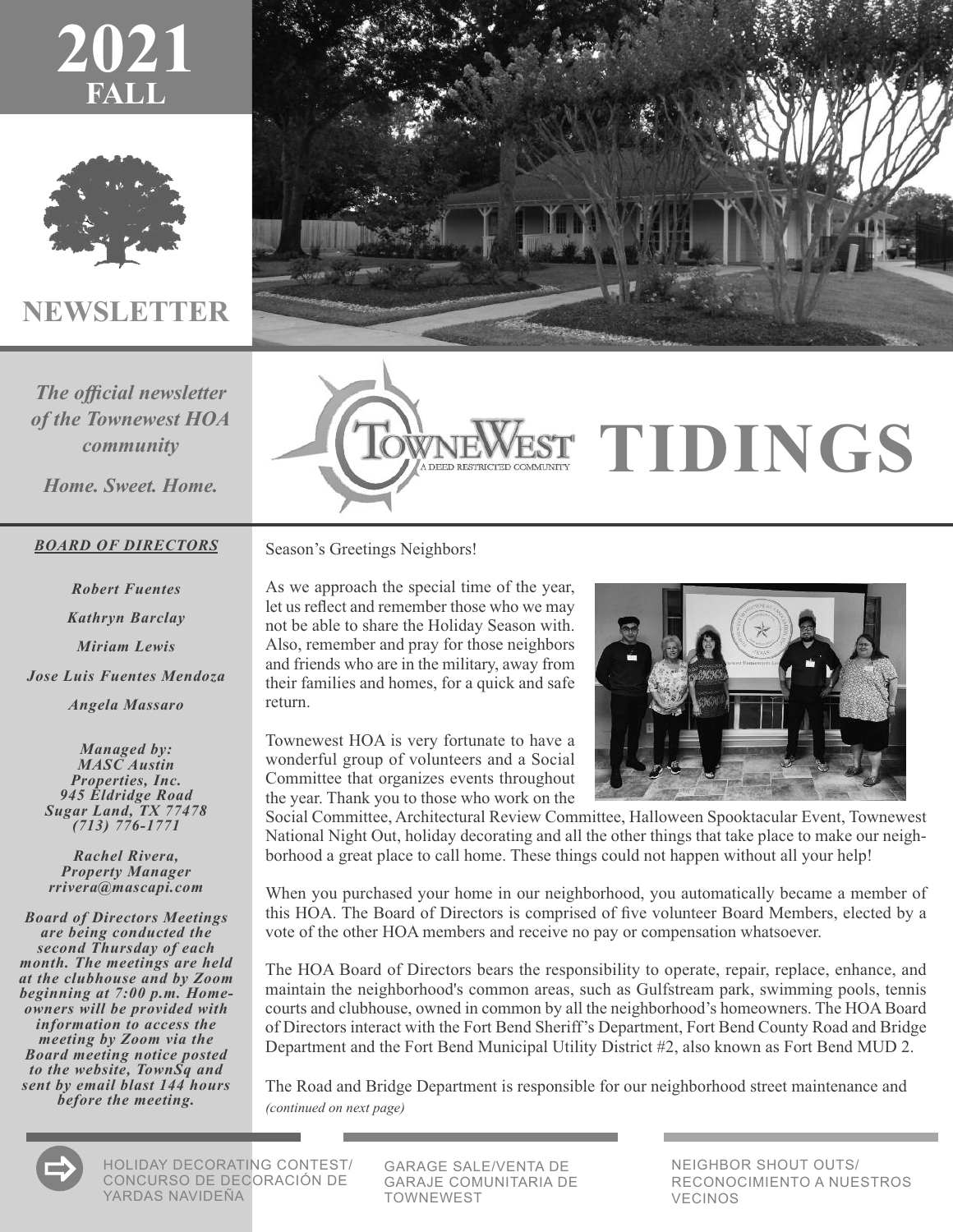repair. The MUD 2 ensures our water is safe to drink, our sewerage and that trash removal is properly performed.

The Board of Directors meets on a monthly basis and welcomes all owners and residents to attend and participate in person or by teleconference. If you have concerns, questions or suggestions regarding our neighborhood you may discuss these during these meetings, contacting a Board member or the Management Company directly, by phone, website, TownSq or email.

As we move forward, let us all work together for the common good and improvement of our beautiful neighborhood. We wish you all a blessed and joyous holiday season!

¡Estimados vecinos!

A medida que nos acercamos a la época tan especial del año, reflexionemos y recordemos a aquellos con quienes quizás no podamos compartir la temporada navideña. Además, recuerde y ore por aquellos vecinos y amigos que están en el ejército, lejos de sus familias y hogares, para un regreso rápido y seguro.

Townewest HOA es muy afortunada de tener un maravilloso grupo de voluntarios y un Comité Social que organiza eventos durante todo el año. Gracias a todos los que trabajan en el Comité Social, el Comité de Revisión Arquitectónica, el Evento Spooktacular de Halloween, la Noche Nacional Townewest, la decoración navideña y todas las otras cosas que suceden para hacer de nuestra colonia un gran lugar para llamar hogar. ¡Estas cosas no podrían suceder sin toda su ayuda!

Cuando compró su casa en nuestra colonia, automáticamente se convirtió en miembro de esta **Asociación de Propietarios (HOA)**. La Junta Directiva está compuesta por cinco miembros voluntarios, elegidos por voto de los otros miembros de la Asociación de Propietarios y no reciben pago ni compensación alguna.

La Junta Directiva de la Asociación de Propietarios tiene la responsabilidad de operar, reparar, reemplazar, mejorar y mantener las áreas comunes de la colonia, como el parque Gulfstream, las albercas, las canchas de tenis y el Clubhouse, que son propiedad en común de todos los propietarios de la colonia. La Junta Directiva de la Asociación de Propietarios interactúa con el Departamento del Sheriff de Fort Bend, el Departamento de Carreteras y Puentes del Condado de Fort Bend y el Distrito de Servicios Públicos Municipales de Fort Bend #2, también conocido como Fort Bend MUD 2. El Departamento de Carreteras y Puentes es responsable del mantenimiento de las calles de nuestro vecindario y reparación. El MUD 2 garantiza que nuestra agua sea potable, nuestro alcantarillado y que la eliminación de basura se realice correctamente.

La Junta Directiva se reúne mensualmente y da la bienvenida a todos los propietarios y residentes para que asistan y participen en persona o por teleconferencia. Si tiene inquietudes, preguntas o sugerencias con respecto a nuestra colonia, puede discutirlas durante estas reuniones, comunicándose con un miembro de la Junta o la Compañía Administradora directamente, por teléfono, sitio web, TownSq o correo electrónico.

A medida que avanzamos, trabajemos todos juntos por el bien común y la mejora de nuestro hermosa comunidad. ¡Les deseamos a todos una Feliz Navidad y un Año Nuevo prospero!

Robert Fuentes, Presidente Kathryn Barclay, Vicepresidenta José Luis Fuentes Mendoza, Secretario Angela Massaro, Miembro en General Miriam "Mickey" Lewis, Tesorera

# Halloween Spooktackular!

The second annual Townewest Spooktackular Event was held on Sunday, October 31st at the recreation center. We offi-<br>cially had 465 people in attendance (but there were many more ghosts and goblins who stopped by as well). Monty Upton won the Best Group Costume Contest, Elizabeth Seymour won the Best Female Costume and Robert Fuentes won the Best Male Costume, the Best Booth contest was won by Elizabeth Seymour with her Fortune Telling booth. The pumpkin carving contest was won by 8 year old Tommy Breaux and the decorating contest by Jacki Wilson's granddaughter.

El segundo evento anual Townewest Spooktackular se llevó a cabo el domingo 31 de octubre en el Clubhouse. Asistieron oficialmente 465 personas (pero también hubo muchos más fantasmas y duendes). Jennifer y Monty Upton ganaron el Concurso de Mejor Disfraz de Grupo, Elizabeth Seymour ganó el Mejor Disfraz de Mujer y Robert Fuentes ganó el Mejor Disfraz de Hombre, el concurso de Mejor Stand lo ganó Elizabeth Seymour con su stand de Gitana Adivina. El concurso de tallado de calabazas fue ganado por Tommy Breaux, de 8 años, y el concurso de decoración, por la nieta de Jacki Wilson.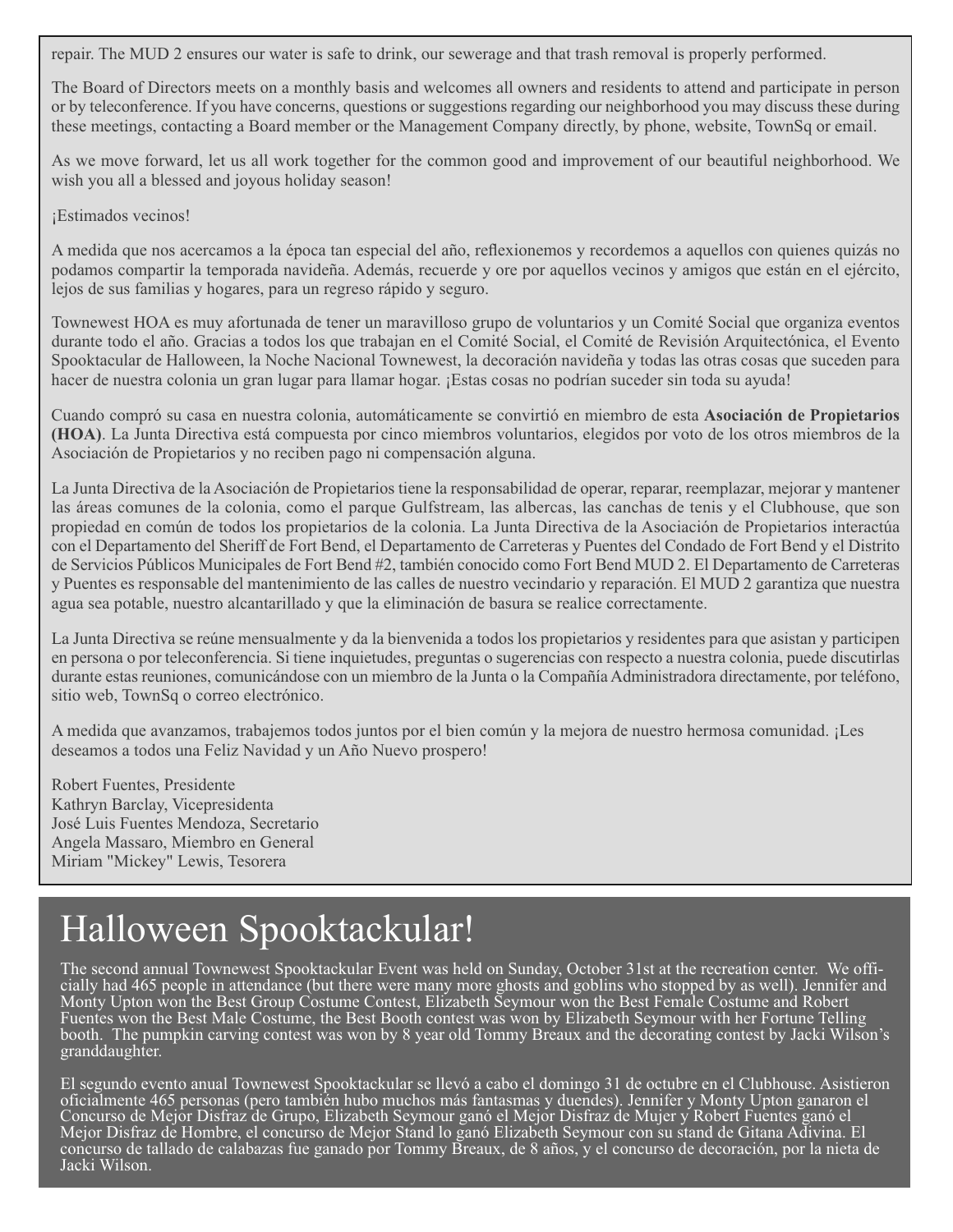# Townewest Community Garage Sale

The first community-wide Fall garage sale was held the second weekend of November (13th & 14th) and the Spring Sale is scheduled for the second weekend of March (12th  $& 13th$ ) of 2022. For the Fall Sale we had an advertisement on the front page of the Fort Bend Star for the two weeks prior to the sale. We were unable to get banners out in time, but they will be there for the Spring Sale. The plan is to put up banners on the main roads surrounding Townewest to notify potential buyers of the sale. Quite a few homes participated in this sale and hopefully we will have more in the Spring. It will take some time to build up the event but residents can help in the following ways: Plan to hold your garage sale during the posted weekends to increase participation, please make sure that you still place signs out within the neighborhood directing buyers down streets and to your house. Please advertise about the community sale and add your address for it on your Facebook, Nextdoor and other social media. We will try to gather addresses for the spring sale to post on our web page – the banners and other advertisements will direct people to www.townewest.com for more information about the sale.

# Venta de Garaje Comunitaria de Townewest

La primera venta de garaje de otoño en toda la comunidad se llevó a cabo el segundo fin de semana de noviembre (13 y 14) y la venta de primavera está programada para el segundo fin de semana de marzo (12 y 13) de 2022. Para la venta de otoño, tuvimos un anuncio en la portada del Fort Bend Star durante las dos semanas anteriores a la venta. No pudimos sacar los carteles a tiempo, pero estarán allí para la venta de primavera. El plan es colocar carteles en las carreteras principales que rodean Townewest para notificar a los compradores potenciales de la venta. Unas cuantas casas participaron en esta venta y es de esperar que tengamos más en la primavera. Llevará algún tiempo organizar el evento, pero los residentes pueden ayudar de las siguientes maneras: Planifique realizar su venta de garaje durante el fin de semana publicado para aumentar la participación, asegúrese de colocar letreros dentro del vecindario que dirijan a los compradores por las calles y a su casa. Anúnciese sobre la venta comunitaria y agregue su dirección en Nextdoor y otras redes sociales. Intentaremos recopilar direcciones para la venta de primavera para publicar en nuestra página web; los carteles y otros anuncios dirigirán a las personas a http://www.townewest.com para obtener más información sobre la venta.





The Townewest HOA will participate in this year's "Giving Tree" and would like to thank you for joining us in giving gifts of the heart to help a family in need this Christmas!

A special thank you to Jacki Schmidt who will be coordinating this event. She may be reached at jackischmidt@comcast.net to submit information of families in need and how to participate. You may also contact Robert Fuentes at dr rsf@yahoo.com.

¡La Asociación de Propietarios de Townewest participará en le evento del "Árbol de Regalos" para Navidad y le gustaría agradecerle por unirse a nosotros y dar regalos del corazón para ayudar a una familia necesitada esta Navidad!

Un agradecimiento especial a Jacki Schmidt, quien coordinará este evento. Se le puede contactar en jackischmidt@comcast.net o con Robert Fuentes dr\_rsf@yahoo.com para enviar información de familias necesitadas y cómo participar.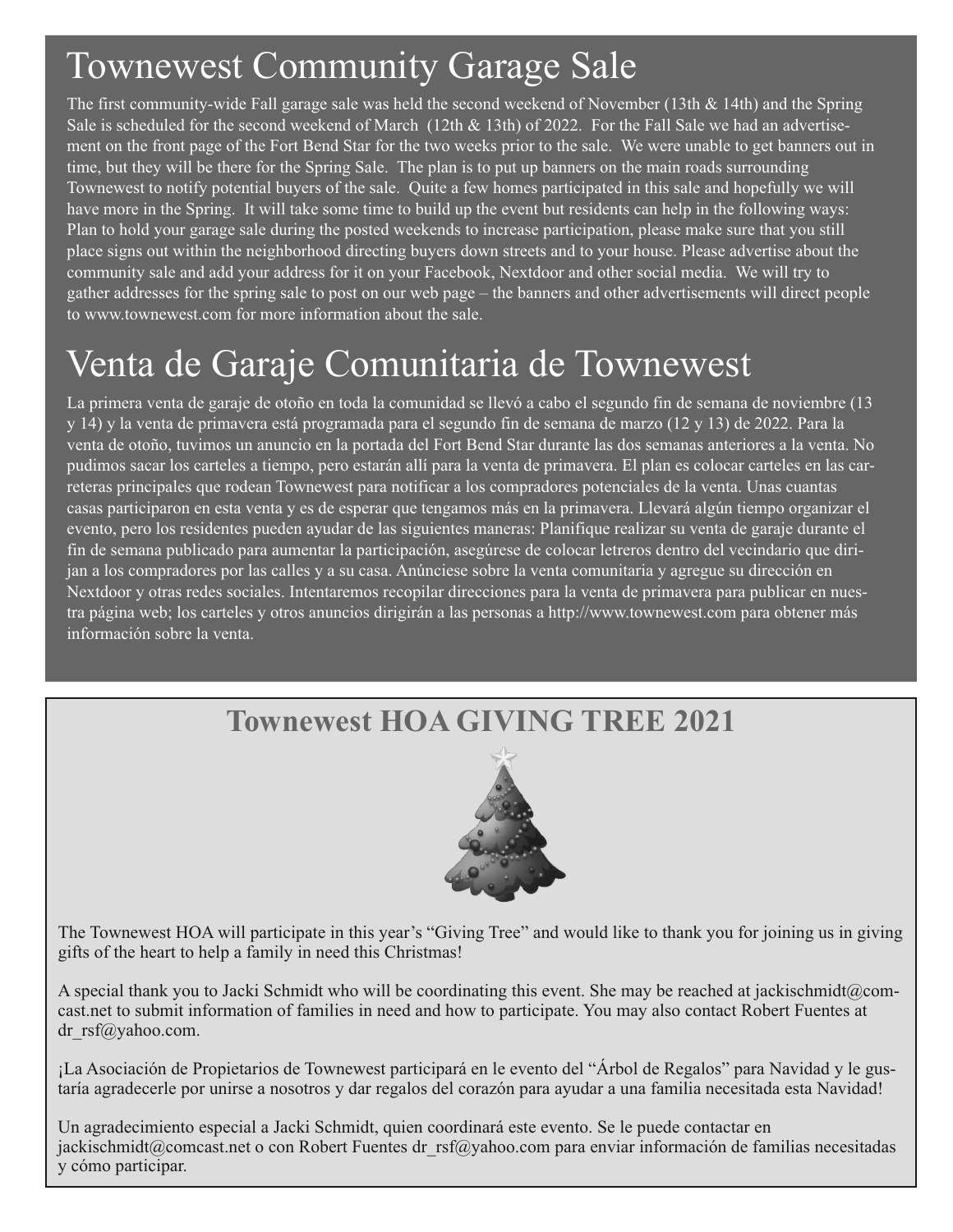**Holiday Yard Decorating Contest**

Holiday Yard Decorating Contest – Get those decorations out and check those light bulbs! The annual Holiday Yard Decorating Contest Judging will be held on Sunday, December 19th in the early evening. Please make sure that you have your decorations finalized by 5 PM that day. Also, please be sure that your lights are turned on and if at all possible that cars have been moved from the area in front of the house so that the judges can see your full yard from the car. We have judges who will drive every street and do a search for the top yards in their assigned area. The finalists from each area will then be re-judged by the full committee to select the best yards. Display signs will be placed and photos taken of the winning yards and will be announced on the web site. Winning yards will also receive a \$50 gift card and a certificate upon the return of the sign to Austin Properties after January 1st.

### **Concurso de decoración de yards navideña**

¡Saquen esas decoraciones y revisen esod focos! El concurso anual de decoración Navideña se llevará a cabo el domingo 19 de diciembre durante las primeras hora de la noche. Por favor, asegúrese de haber finalizado sus decoraciones antes de las 5:00 p.m. de ese día. Además, asegúrese de que las luces estén encendidas y, si es posible, que los automóviles se hayan movido del área frente a la casa para que los jueces puedan ver su decoración desde el automóvil. Tenemos jueces que conducirán por todas las calles y realizarán la búsqueda de las casas mejor decoradas. Los finalistas de cada área serán reevaluados por el comité selectivo para decidir los gandores. Se colocarán letreros de exhibición y se tomarán fotografías de las casas ganadoras y se anunciarán en la pagina de townewest.com. Los patios ganadores también recibirán una tarjeta de regalo de \$ 50 y un certificado al devolver el letrero a Austin Properties después del 1 de enero, 2022.

### **Make Sure To Submit Before Starting An Improvement**

We have noticed many homeowners are taking advantage of this time to make improvements to their home. Just as a reminder, if you are making any type of improvement to the exterior of your home, you must first submit an Architectural Improvement request form to MASC Austin Properties, Inc. before starting the work. (This includes painting the exterior, room addition, and replacement of the roof, driveway and fence.) You can find the required form on our website or on TownSq. You can submit the form along with any specifications or samples in person at the management office, by email to bwigley@mascapi.com or by TownSq by General Request. Please make sure to submit the form with the necessary information and samples for a quicker response. We are receiving several applications and processing as quickly as possible to avoid delays in the work being done.

### **Asegúrese De Enviarlo Antes De Comenzar Una Mejora**

Hemos notado que muchos propietarios están aprovechando este tiempo para realizar mejoras en su hogar. Solo como recordatorio, si está realizando algún tipo de mejora en el exterior de su hogar, primero debe enviar un formulario de solicitud de mejora arquitectónica a MASC Austin Properties, Inc. antes de comenzar el trabajo. (Esto incluye pintar el exterior, agregar habitaciones y reemplazar el techo, la entrada y la cerca). Puede encontrar el formulario requerido en nuestro sitio web o en TownSq. Puede enviar el formulario junto con las especificaciones o muestras en persona en la oficina de administración, por correo electrónico a bwigley@mascapi.com o por TownSq por Solicitud General. Asegúrese de enviar el formulario con la información necesaria y muestras para una respuesta más rápida. Estamos recibiendo varias solicitudes y procesando lo más rápido posible para evitar retrasos en el trabajo que se está realizando.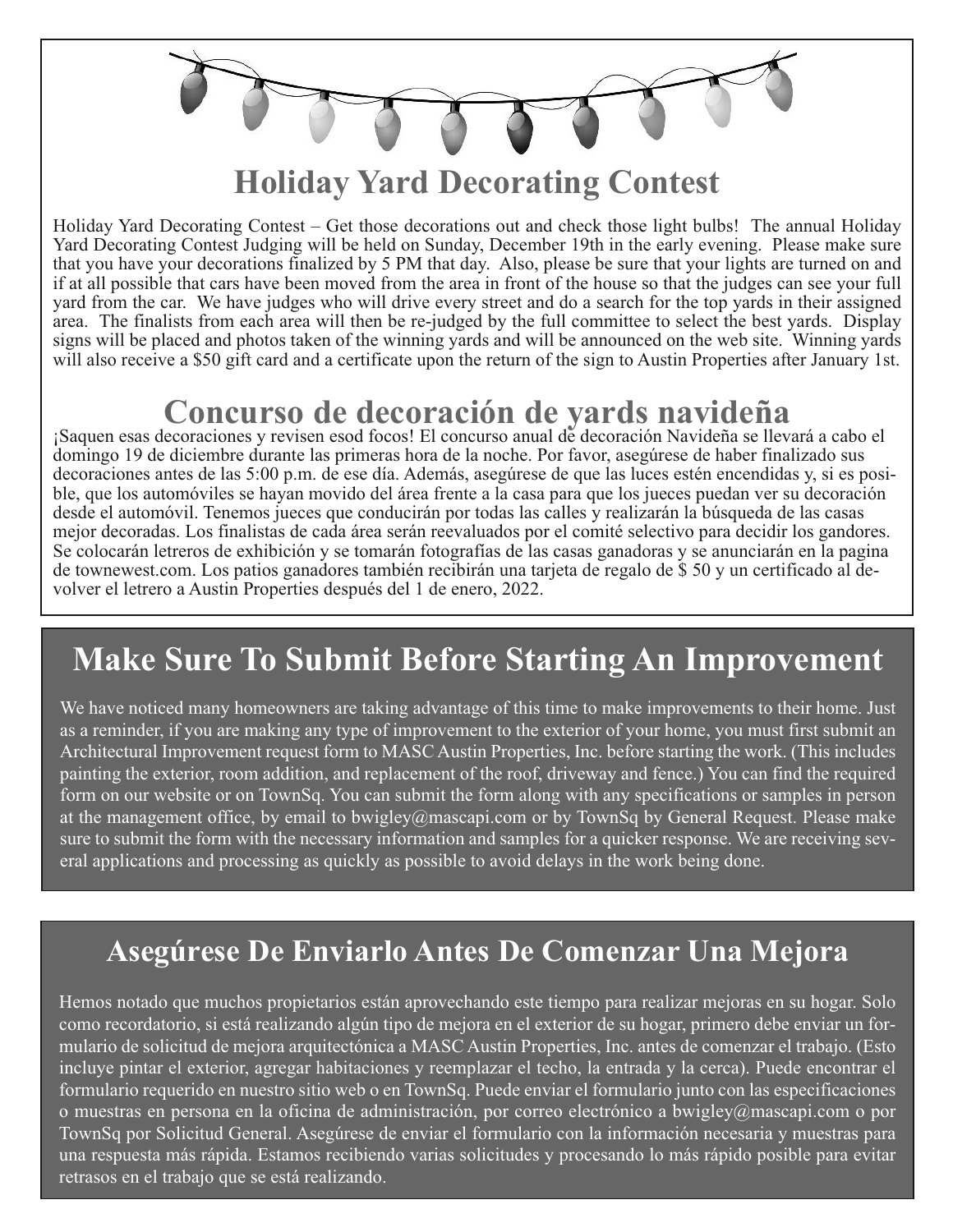# **TOWNEWEST HOA BLOOD DRIVE**

The Townewest HOA will be hosting a Blood Drive at the Clubhouse. It is scheduled for Wednesday, December 22, 2021 from 2 PM to 6 PM.

This event's free give away is a hoodie (while supplies last). Our goal is to help save 45 lives in our community with at least 15 donations.

We appreciate your support.

La Asociación de Propietarios de Townewest organizará una campaña de donación de sangre en el Clubhouse. Está programado para el miércoles 22 de diciembre de 2021 de 2 PM a 6 PM.

El obsequio gratuito de este evento es una sudadera con capucha (hasta agotar existencias). Nuestro objetivo es ayudar a salvar 45 vidas en nuestra comunidad con al menos 15 donaciones.

Agradecemos su apoyo.

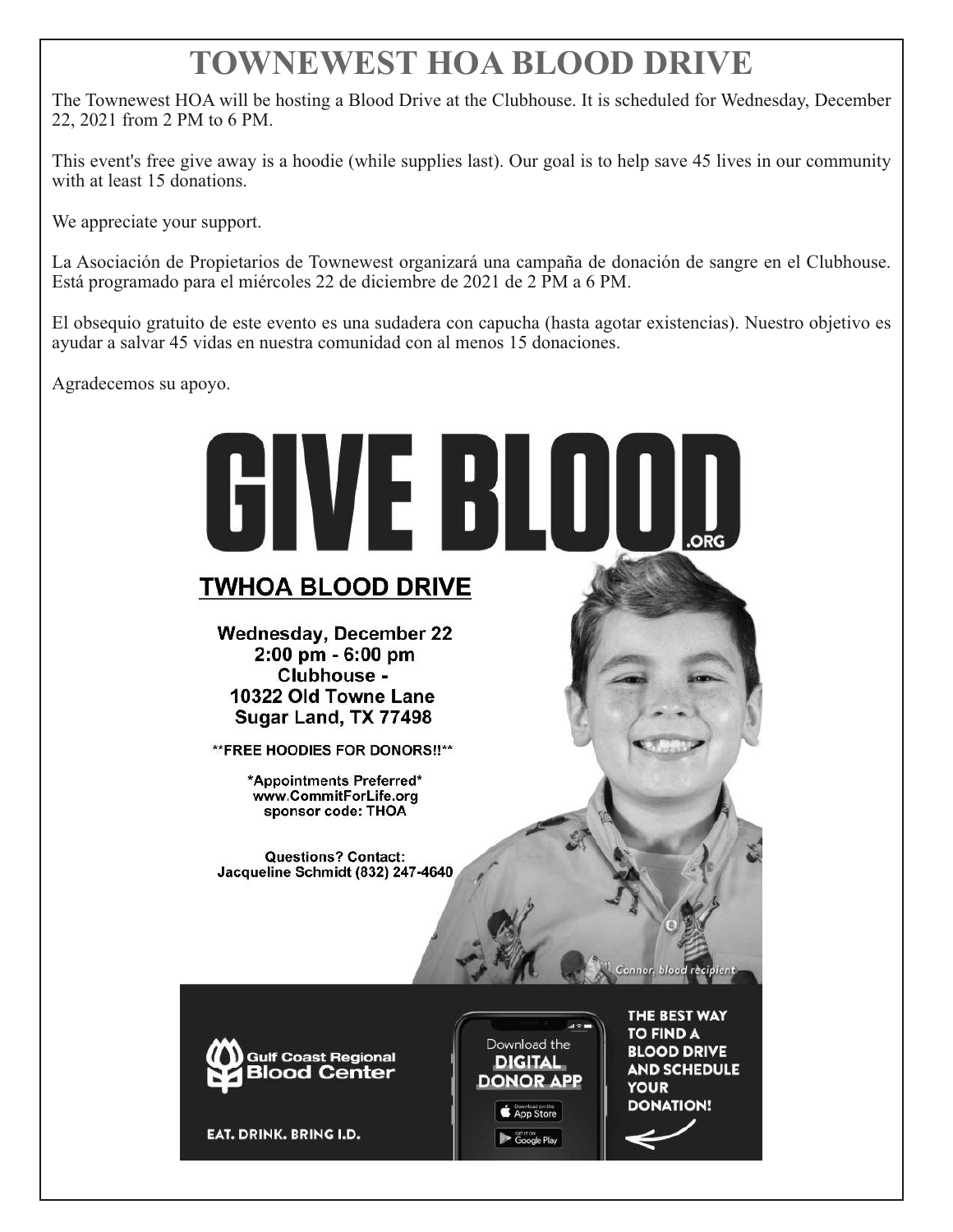# Townewest Neighbor Shout Outs

We would like to send a special Shout out to our neighbor **Elizabeth Seymour**! She always brings something unique to our Community events as part of the Social Committee when she is able to participate. She was the Townewest Fortune Teller during our 2021 Spooktacular Event to visit each child who dared to enter her booth. With the help of her crystal ball, she gave each child some helpful insight of their future. Luckily, she found that all our children in Townewest would enjoy school and be excellent students. They would also have a great future being happy and nice to their siblings and parents.



Thanks Elizabeth!

# Reconocimiento a Nuestros Vecinos

¡Nos gustaría enviar un saludo especial a nuestra vecina **Elizabeth Seymour**! Ella siempre le da sabor a los eventos de nuestra Comunidad como parte del Comité Social cuando puede participar. Ella fue la adivina Gitana durante nuestro Evento Spooktacular de 2021 para visitar a cada niño que se atrevió a ingresar a su local. Con la ayuda de su bola de cristal, le dio a cada niño unas recomendaciones para su futuro. Afortunadamente, descubrió que todos nuestros niños en Townewest disfrutarían de la escuela y serían excelentes estudiantes. También tendrían un gran futuro siendo felices y amables con sus hermanos y padres.

¡Gracias Elizabeth!

### **How To Save Money On Bathroom Makeovers**

Looking to liven up your bathroom? Better set aside some big bucks. According to HomeAdvisor, the average bathroom remodel costs \$10,354. Don't panic, you can still get a fresh, new look at a fraction of the cost, with these money-saving tips and tricks.

#### **Keep the same layout**

You might want to chuck it all and start over with a completely new layout, but the cost of moving water lines could push your budget into no-man's land. According to HGTV moving the tub, vanity, or toilet will cost about \$2,500 each.

#### **Do your own tilework**

Is the DIY spirit calling to you? Tiling your own bathroom floor and shower can be satisfying—and money-saving. Be sure to watch a tutorial or two first. It's also a good idea to practice your technique on a piece of MDF with inexpensive tile before jumping in.

If you are springing for professional installation, keep in mind that large-scale tile will provide savings.

#### **Go garage sale-ing**

Yes, you can find some great accessories at garage sales, Craigslist or Nextdoor, but keep your eye out for larger pieces, too. An old dresser can easily be turned into a vanity. Not only will this save you money, it will also bring character into the space.

#### **Resurface**

"An old tub or shower will surely show signs of aging eventually, but before you swap things out for new, which can cost a pretty penny, consider resurfacing," said Family Handyman. "Your tub or shower can be professionally resurfaced for much cheaper than buying new."

#### **Look for leftovers**

Stone yards, tile shops, contractors—they may all have leftovers you can purchase or even have. That countertop remnant could work perfectly on top of that vanity you have your eye on, and save you enough money to buy it!

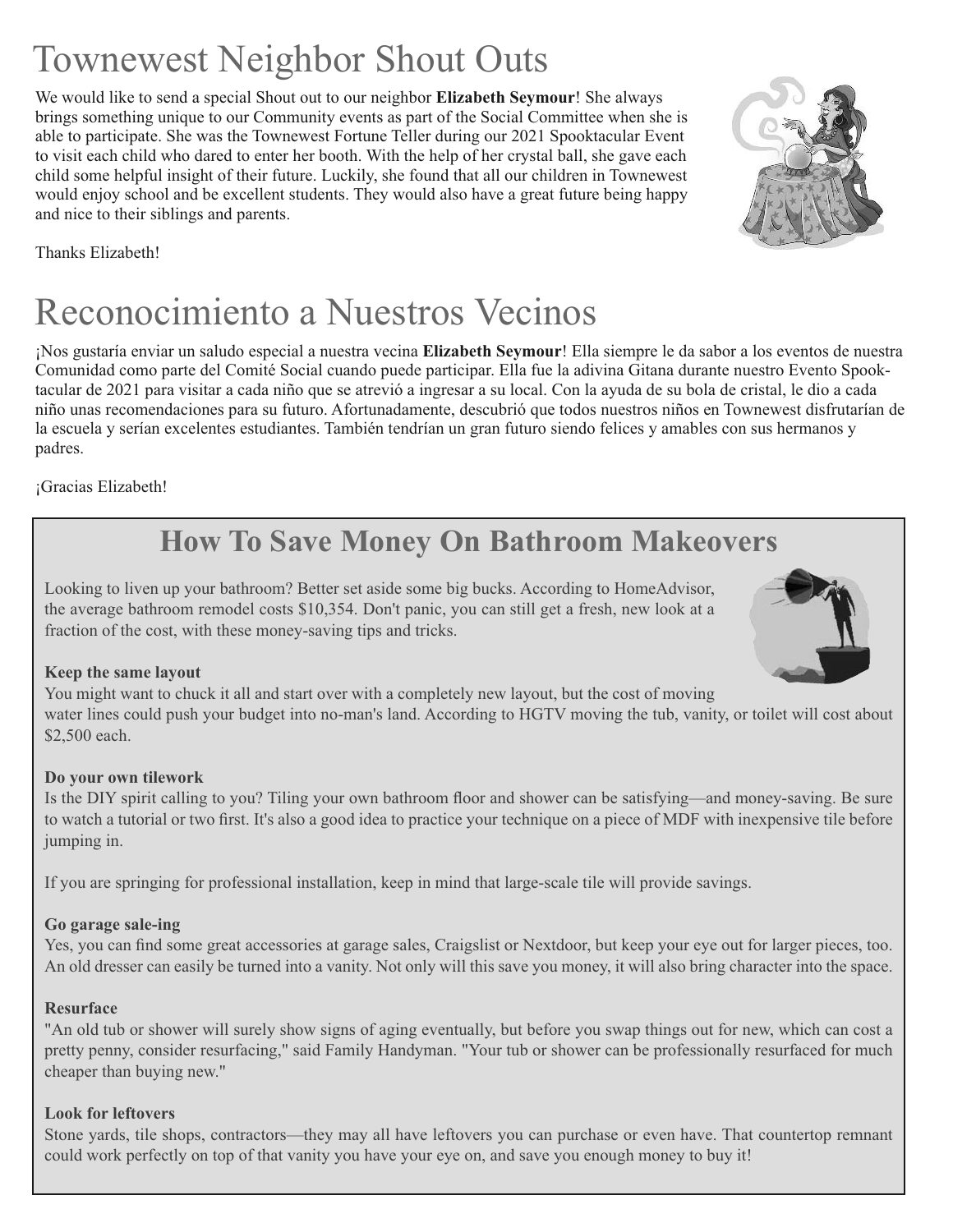#### **Don't Forget to Sign Up for TownSq! !**

MASC Austin Properties, Inc. would like to remind everyone about the launch of TownSq — a new all-in-one mobile app designed to help you connect, collaborate, and stay up to date with your association – any time on any device.

- Download the app and register to:<br>
Easily communicate with your management team<br>
Manage your account and pay online<br>
Get up-to-date news and alerts<br>
Request and review status of service inquiries<br>
Engage with one
- 
- 
- 
- 
- 
- 



To register your account, please log onto www.townsq.io, use your account ID and the association zip code (77498). Set your password and account preferences and you will then be ready to start experiencing community your way with TownSq. Please contact us if you have any questions regarding this new process as we are excited to offer these new services to your community. Scan this code with your phone's camera or QR reader, download the TownSq Application and join our community online!

# **¡No Olvide Registrarse en TownSq!**

MASC Austin Properties, Inc. desea recordarles a todos sobre el lanzamiento de TownSq, una nueva aplicación móvil todo en uno diseñada para ayudarlo a conectarse, colaborar y mantenerse actualizado con su asociación, en cualquier momento y en cualquier dispositivo.

- 
- 
- 
- Descarga la aplicación y regístrate en:<br>
Comuníquese fácilmente con su equipo de gestión<br>
Administre su cuenta y pague en línea<br>
Reciba noticias y alertas actualizadas<br>
Solicitar y revisar el estado de las consulta
- 
- 
- 

Para registrar su cuenta, inicie sesión www.townsq.io, use su ID de cuenta y el código postal de la asociación (77498). Establezca su contraseña y las preferencias de su cuenta y estará listo para comenzar a experimentar la comunidad a su manera con TownSq. Comuníquese con nosotros si tiene alguna pregunta sobre este nuevo proceso, ya que nos complace ofrecer estos nuevos servicios a su comunidad. ¡Escanee este código con la cámara de su teléfono o el lector QR, descargue la aplicación TownSq y únase a nuestra comunidad en línea!

### **Architectural Control Committee**

Section 209.00505 of the Texas Property Code was created and governs the Architectural Review Authority for a residential subdivision or townhome. Townewest HOA refers to this authority as the "Architectural Control Committee" (ACC).

The changes took effect on September 1, 2021. The law specifically defines Architectural Control Committee as "the governing authority for the review or approval of improvements within a subdivision."

Our Architectural Control Committee (ACC) is comprised of members who are not board members, their spouses, or members of their households. Our ACC is in charge of the responsibility of reviewing and approving or denying plans and specifications for the construction and/or remodeling of property within our subdivision as set out by the Deed Restrictions. The ACC shall have all powers, duties and responsibilities as outlined in the Deed Restrictions for our subdivision.

The ACC meets monthly and will be announced via TownSq, Nextdoor, Facebook and via email blast. Please make sure you are signed up for TownSq and that your email is registered on our website. *(continued on next page)*